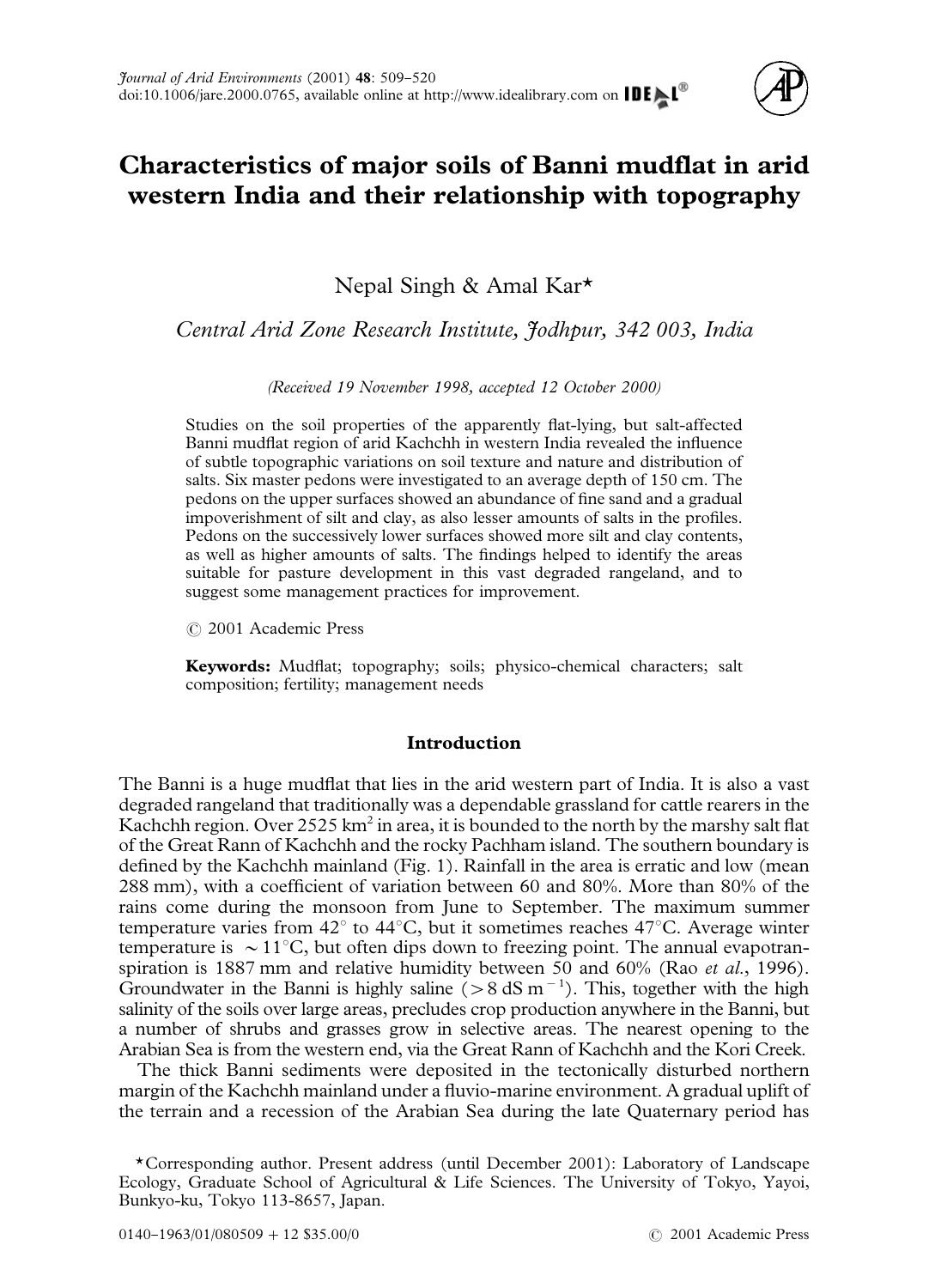<span id="page-1-0"></span>

Figure 1. Banni mudflat: landforms. High-level mudflats ( $\mathbb{Z}$ ); mid-level mudflats ( $\boxdot$ ); low-level mudflats with saline depressions  $(\Xi)$ ; lineaments  $(\square)$ ; shallow gullies  $(\mathbb{Z})$ .

brought much of the Banni beyond the tidal range of the sea, although its lower western margin is periodically flooded by tidal surges [\(Biswas, 1974;](#page-10-0) [Kar, 1993](#page-11-0)*a*).

The aim of the present paper is to show how the soil properties in this apparently flat-lying mudflat terrain are related to topo-sequences, and the implications of this relationship for development activities.

## **Methods and materials**

Subtle topographic variations across the Banni surface were enhanced through trend surface analysis of the height information provided in 1:50,000 scale topographical sheets [\(Kar, 1993](#page-11-0)*a*). Soils were identified at series level through auger hole and profile pit inspection at  $\sim$  4-km-intervals, and mapping was done at 1:50,000 scale. The spatial extent of the identified soil series were checked from the tones provided in the standard False Colour Composites (FCCs) of large-scale satellite images of dry, cool seasons. Soil morphological characteristics were studied in field, following methodologies described in [Soil Survey Staff \(1951\)](#page-11-0) and [Anonymous \(1971\)](#page-10-0). Horizonwise soil samples from the master profiles of each series were air-dried and then analysed for particle size, physico-chemical characters, CEC and fertility status, following procedures in [Piper \(1950\)](#page-11-0) and [Jackson \(1967\).](#page-10-0) Salt composition, SAR and ESP were determined using procedures described by [Richards \(1954\).](#page-11-0) The identified series level soils were taxonomically grouped according to the classifications of FAO [\(Anonymous,](#page-10-0) [1978\)](#page-10-0) and USDA [\(Soil Survey Staff, 1975, 1994\)](#page-11-0).

## **Results and discussion**

#### *Topographic variation*

The elevation across the Banni ranges mostly from 2 to 10 m a.s.l. Although the gradient varies from 1 in 3000 to 1 in 6000, a fourth order trend surface analysis of the height information from topographical sheets revealed some east-west-oriented higher surfaces across the Banni, separated by lower surfaces. On the higher surfaces the slope is steeper towards the north and gentler to the south. Similar north-facing steeper slopes and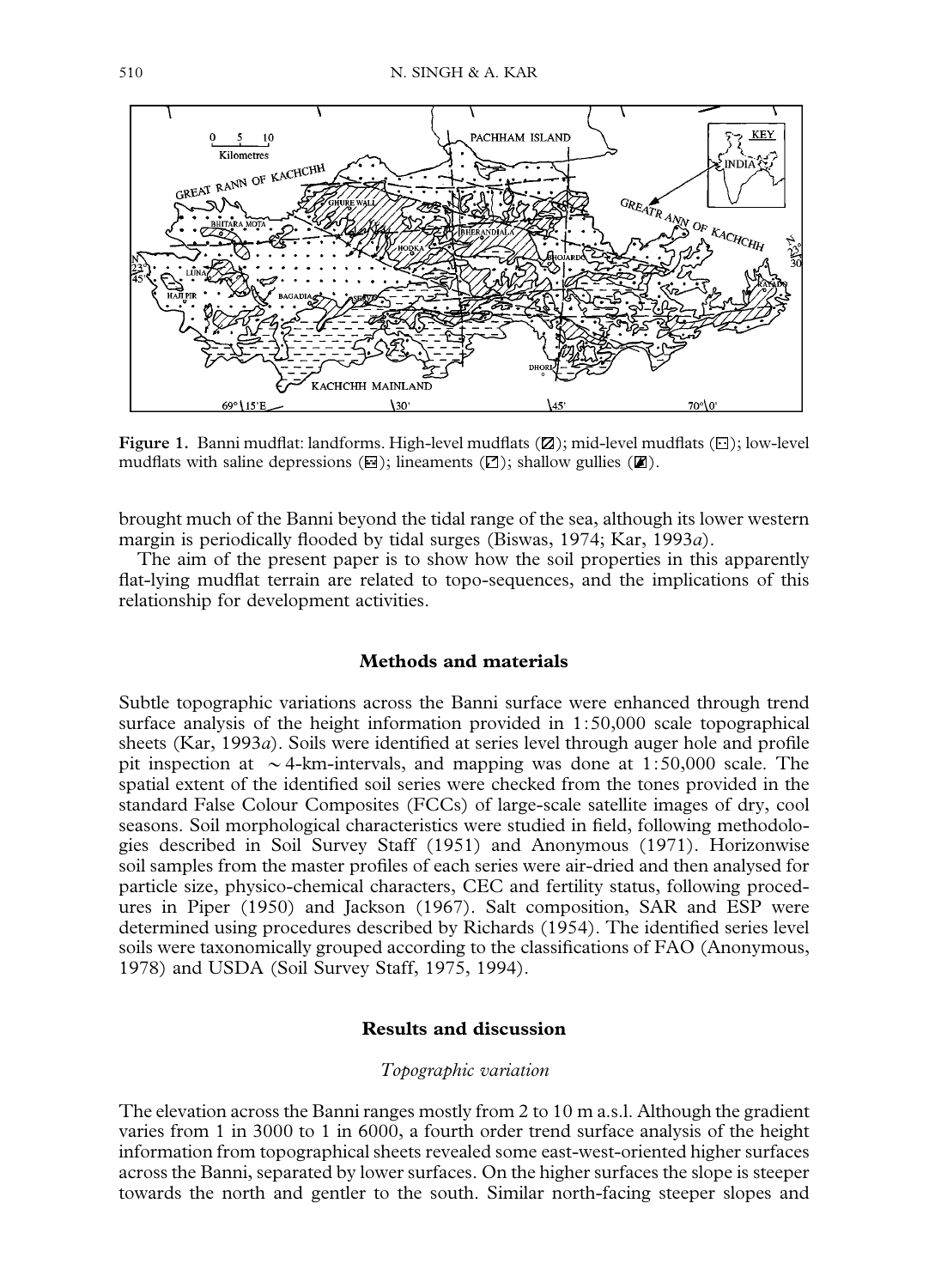south-facing gentle slopes occur repeatedly in the hilly terrain of the Kachchh mainland in the south and the Pachham island in the north at an amplified scale, and provide examples of a cuesta topography [\(Kar, 1988, 1996\)](#page-11-0). Repeated earth movements along a series of east-west lineaments during the Tertiary and Quaternary periods were responsible for the development of cuesta topography in the mainland and Pachham island. The Banni mudflat was influenced by continued slow earth movement after it emerged out of a shallow marine environment during the Quaternary period [\(Biswas,](#page-10-0) [1971\).](#page-10-0) As a result of such movement higher mean surfaces occur in Bherandiala-Bhojardo area. The increased gradient of the lower surfaces westward from this locality and association of the features with a set of  $N-S$  running fault systems through Bherandiala-Bhojardo and Pachham island suggested a gradual tilting of the land westward [\(Biswas, 1974;](#page-10-0) [Kar, 1993](#page-11-0)*b*). Based on the trend surface analysis, slope configuration and tonal pattern on the satellite images, Banni area has been classified into the following landform units: (1) high level mudflat; (2) mid-level mudflat; and (3) low level mudflat [\(Kar, 1993](#page-11-0)*a*; [Fig. 1\).](#page-1-0)

#### *Physical characteristics of the soils*

Six major soil series have been identified in the Banni. These are: Bhojardo (Pedon 1, or P1); Bherandiala (P2); Dadhiya Mota (P3); Haji Pir, normal (P4); Haji Pir, water inundated (P5); and Saline depression (or Rann; P6). The last one (P6) is a very ill-developed soil on a stratified near-shore deposit of sand, silt and clay. The equivalent nomenclature of the soils under FAO and USDA systems of classification, as well as the extent and topographic locations of the soils are given in Table 1. The spatial distribution is shown in [Fig. 2.](#page-3-0) The P1 and P2 soils occur in close proximity of each other, and are difficult to map as separate series. Therefore, these two soils have been mapped as an association feature. All the characteristics of the soils will be discussed here on the basis of one typical profile for each series, whose locations are shown in [Fig. 2.](#page-3-0) The morphological characteristics of the soil profiles are summarised in a schematic diagram of the pedons along a N-S transect of land surface across the Banni [\(Fig. 3\)](#page-3-0). The physico-chemical characteristics of the soils are provided in [Table 2.](#page-4-0)

| Soil classification          | Area                |                                     |                     |                    |         |                         |
|------------------------------|---------------------|-------------------------------------|---------------------|--------------------|---------|-------------------------|
| Soil series                  | <b>FAO</b>          | USDA                                | Pedon<br>identifier | (Km <sup>2</sup> ) | (0/0)   | Topographic<br>location |
| Bhojardo*                    | Cambic<br>Arenosol  | Coarse loamy, Typic<br>Haplocambid  | P <sub>1</sub>      | $581*$             | $23.0*$ | High level<br>mudflat   |
| Bherandiala $\star$          | Calcic<br>Yermosol  | Coarse loamy, Typic<br>Haplocalcic  | P <sub>2</sub>      |                    |         | High level<br>mudflat   |
| Dadhiya Mota                 | Solonetz            | Fine loamy, Typic<br>Haplonetrargid | P3                  | 562                | 22.2    | Mid-level<br>mudflat    |
| Haji Pir,<br>normal          | Solonchack          | Fine loamy, Typic<br>Haplosalid     | P4                  | 769                | 30.5    | Low level<br>mudflat    |
| Haji Pir,<br>water inundated | Glevic<br>Solanchak | Fine, Typic<br>Haploaquicsalid      | P5                  | 441                | 17.5    | Low level<br>mudflat    |
| Saline depression            | Gleyic<br>Solanchak | Fine, Typic<br>Haploaquicsalid      | P6                  | 172                | 6.8     | Low level<br>mudflat    |

**Table 1.** *Soils of Banni mudflat, their extent and topographic location*

\*Soil association.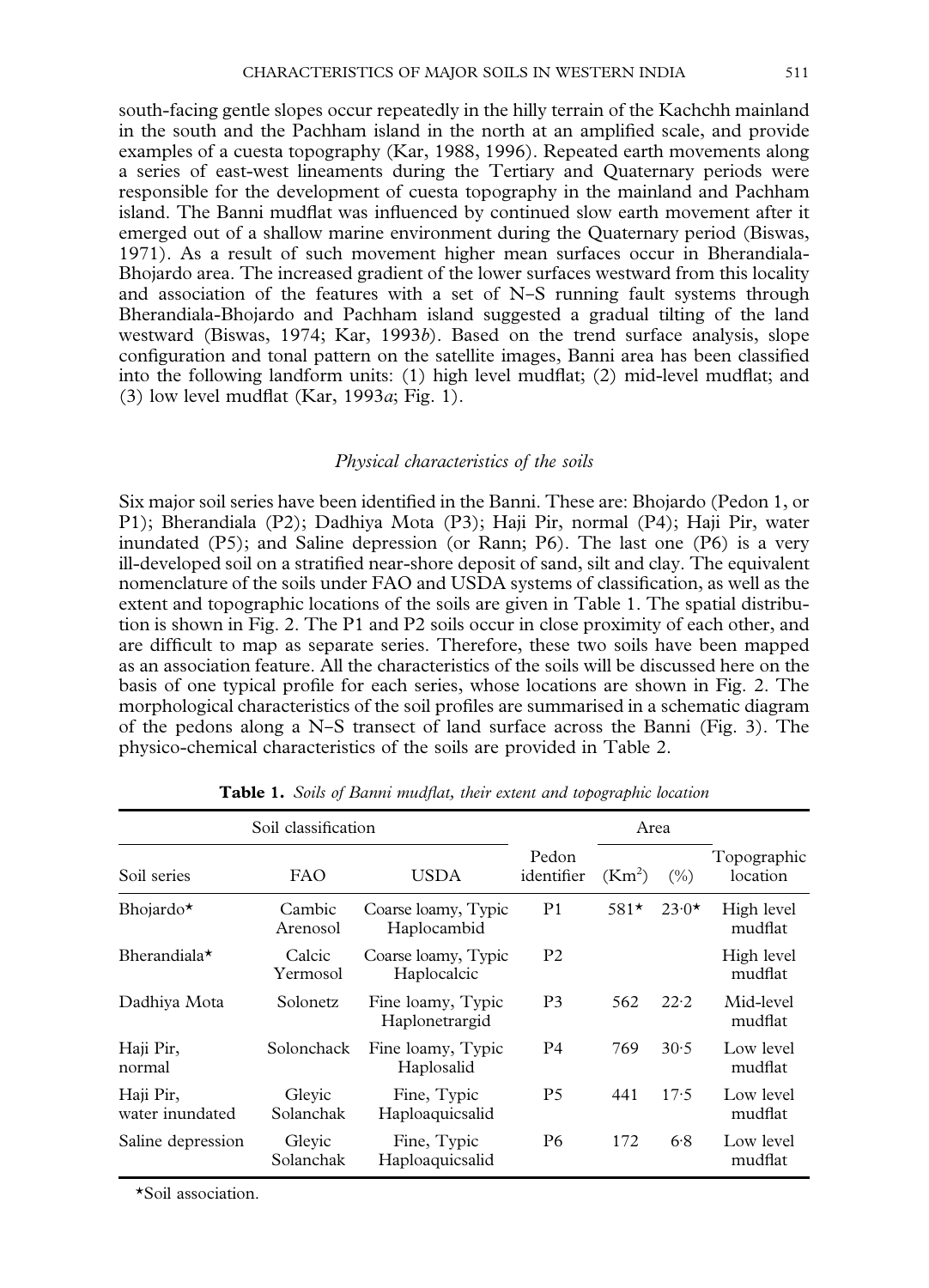<span id="page-3-0"></span>

**Figure 2.** Soils of Banni mudflat.  $\Xi$ ; Bhojardo (P1) - Bherandiala (P2) Association: S-LS;  $\mathbb{I}$ ; Dadhiya Mota (P3): CL-SCL;  $\mathbb{Z}$ ; Hajipir, normal (P4): SICL;  $\mathbb{S}$ ; Hajipir water inudated (P5): SICL-SIC; ; Saline depression (P6): CL-SICL - SIC-C ; Sample location S: Sandy; LS: Loamy sand; SL: Sandy loam; CL: Clay loam; SCL: Sandy clay loam; SICL: Silty clay loam; SIC: Silt Clay; C: Clay

Bhojardo and Bherandiala series (P1 and P2, respectively) are developed on fine sand and silt, and have uniform  $2.5$  Y hue throughout the profile. These are also strongly calcareous throughout the profile. The  $CaCO<sub>3</sub>$  content increases with depth. P1 soils occur on the highest land surface, and have a loamy sand texture throughout the profile (Fig. 3), with very weak blocky structure. Silt and clay contents decrease down the profile, but fine sand and  $CaCO<sub>3</sub>$  contents increase with depth. P2 soils, on the other hand, are located at a slightly lower level (Fig. 3). These are dominantly silt loam, and have a weak subangular blocky structure. Although the silt and clay contents are higher



**Figure 3.** Schematic of Banni mudflat pedons along topo-sequence.  $(P_1)$  - Bhojardo Series  $(P_2)$ Bherandiala  $(P_3)$  - Dadhiyamota  $(P_4)$  - Hajipir (normal)  $(P_5)$  - Hajipir (water inundated)  $(P_6)$  -Saline Depression. LS - Loamy sand, SL - Sandy loam, SIL - Silt, Loam, SICL - Silty Clay Loam, SIC - Silty Clay, g - Gravelly, AML - Amorphous Lime, W.S. - Water-Saturated, MS - Medium sand.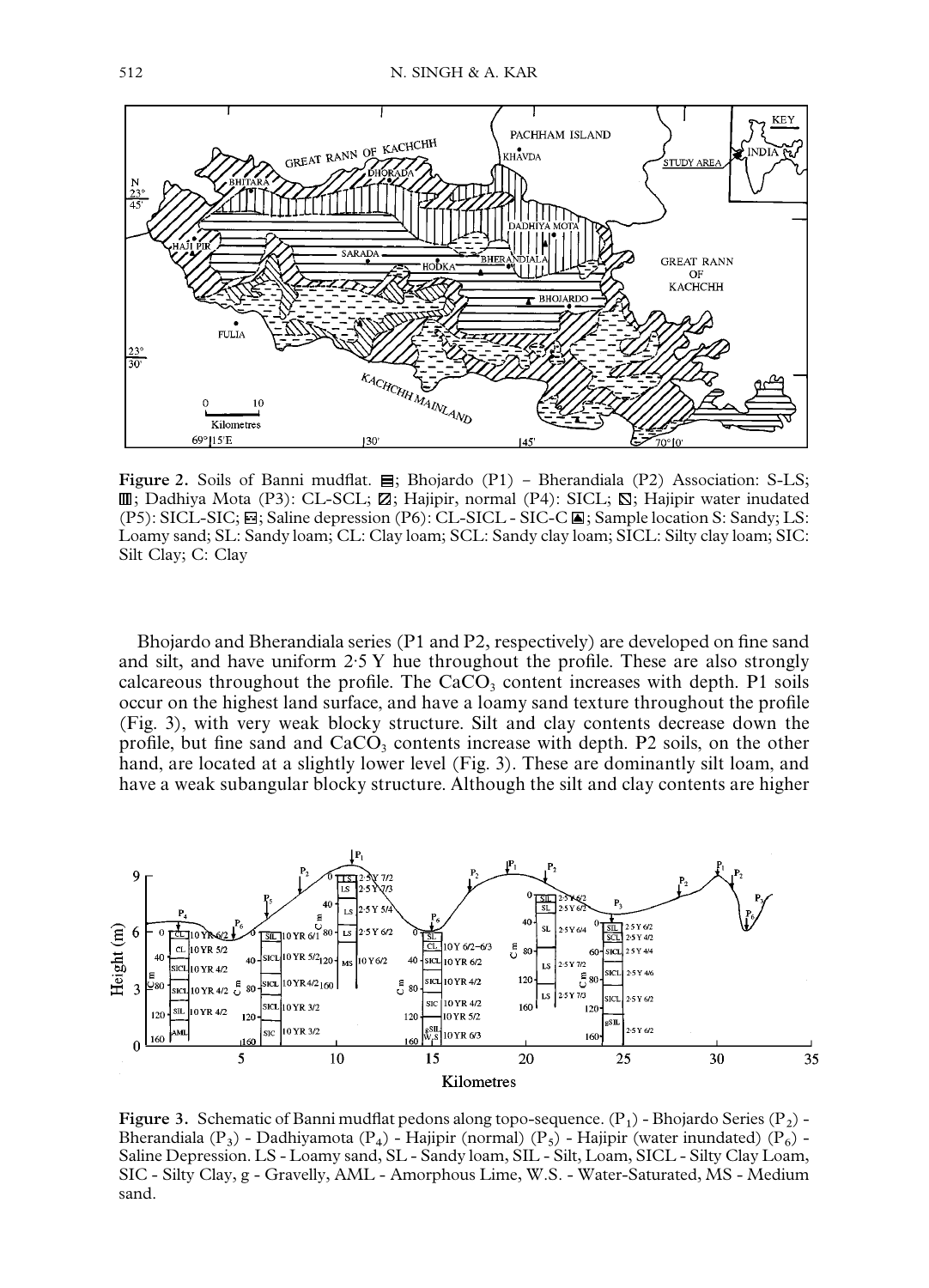<span id="page-4-0"></span>

| Horizon        |     | Depth<br>(cm) | Coarse<br>sand<br>$(\%)$ | Fine<br>sand<br>$(\%)$ | Silt<br>$(\%)$         | $(\%)$   | Clay $CaCO3$<br>$(\%)$         | <b>ME</b><br>$(\%)$ | pH<br>(1:2) | EC<br>$dS$ m <sup><math>-1</math></sup> | CEC<br>C mol<br>$(P + )$<br>$kg$ ha $^{-1}$ |
|----------------|-----|---------------|--------------------------|------------------------|------------------------|----------|--------------------------------|---------------------|-------------|-----------------------------------------|---------------------------------------------|
|                |     |               |                          |                        | Bhojardo (P1)          |          |                                |                     |             |                                         |                                             |
| A <sub>1</sub> |     | $0 - 10$      | 0.0                      | 69.6                   | 23.3                   | 7.1      | 13.4                           | 9.1                 | 8.4         | 0.32                                    | 6.2                                         |
| A2             |     | $10 - 35$     | 0.0                      | 79.5                   | 11.8                   | 8.7      | $10-8$                         | 7.1                 | 8.6         | 0.29                                    | 4.8                                         |
| C <sub>1</sub> |     | $35 - 80$     | 0 <sub>0</sub>           | 83.0                   | 13.3                   | 3.7      | 10 <sub>0</sub>                | 6.2                 | 8.9         | 0.29                                    | 3.9                                         |
| C <sub>2</sub> |     | $80 - 105$    | 0 <sup>0</sup>           | 88.0                   | 9.4                    | 2.6      | 17.9                           | 6.7                 | 9.0         | 0.31                                    | 2.6                                         |
| C <sub>3</sub> |     |               | 0.0                      | 88.6                   | 8.7                    | 2.7      | 18.2                           | 6.6                 | 9.2         | 0.35                                    | 2.6                                         |
|                |     |               |                          |                        | Bherandiala (P2)       |          |                                |                     |             |                                         |                                             |
| A1             |     | $0 - 10$      | 0 <sub>0</sub>           | 61.3                   | 26.6                   | $12-1$   | 6.8                            | 13.9                | 8.0         | 0.54                                    | $10-3$                                      |
| A <sub>2</sub> |     | $10 - 30$     | 0 <sub>0</sub>           | 64.7                   | 23.9                   | $11 - 4$ | 12.1                           | 11.5                | 8·4         | 0.46                                    | 8.4                                         |
| AB             |     | $30 - 70$     | 0 <sup>0</sup>           | 59.6                   | 26.0                   | 14.4     | 12.9                           | 12.8                | 8.6         | 0.44                                    | $10-6$                                      |
| C1             |     | $70 - 130$    | 0.0                      | 73.0                   | 21.6                   | 5.4      | 18.7                           | 9.3                 | $8-7$       | 0.68                                    | 6.6                                         |
| C <sub>2</sub> |     | $130 - 150$   | 0.0                      | 78.9                   | $17-4$                 | 3.7      | 19.2                           | 8.2                 | 8.8         | 0.68                                    | 5.4                                         |
|                |     |               |                          |                        | Dadhiya Mota (P3)      |          |                                |                     |             |                                         |                                             |
| A <sub>1</sub> |     | $0 - 15$      | 0 <sub>0</sub>           | 43.3                   | 32.2                   | 24.5     | 0.8                            | 20.8                | 8.5         | 5.38                                    | 21.0                                        |
| B1             |     | $15 - 28$     | 0.0                      | 45.4                   | 23.7                   | 30.9     | 0.5                            | 19.7                | 8.8         | 5.88                                    | 26.4                                        |
| <b>B21</b>     | tsa | $28 - 65$     | 0.0                      | $28 - 1$               | 38.3                   | 33.6     | 150                            | $17-8$              | 9.1         | 2.18                                    | 31.2                                        |
| B <sub>3</sub> | tsa | $65 - 95$     | 0.0                      | 26.1                   | 41.0                   | 32.9     | 18.3                           | 19.8                | 8.9         | 2.34                                    | 28.0                                        |
| Ck             | tsa | $95 - 130$    | 0 <sub>0</sub>           | $28 - 1$               | 41.4                   | 30.5     | 22.0                           | 21.5                | 8.8         | 4.05                                    | 18 <sub>0</sub>                             |
| Ckm tsa        |     | $130 - 150$   | 0.0                      | 32.8                   | 42.8                   | $24 - 4$ | 26.5                           | 21.0                | 8.8         | 3.50                                    | 16.0                                        |
|                |     |               |                          |                        | Haji Pir, normal (P4)  |          |                                |                     |             |                                         |                                             |
| A <sub>1</sub> |     | $0 - 10$      | 0 <sup>0</sup>           | 40.4                   | 25.3                   | 34.3     | 5.5                            | $13-1$              | 7.9         | 9.04                                    | $30 - 6$                                    |
| B1             |     | $10 - 30$     | 0.0                      | 39.6                   | 23.6                   | 36.8     | 9.1                            | 18 <sub>0</sub>     | 7.8         | 6.50                                    | 32.0                                        |
| <b>B22</b>     | tsa | $30 - 70$     | 0.0                      | $30-1$                 | $30 - 6$               | 39.3     | $18-1$                         | 19.0                | 8.0         | 35.80                                   | 36.2                                        |
| <b>B23</b>     | tsa | $70 - 100$    | 0 <sup>0</sup>           | 37.1                   | 33.6                   | 29.3     | 22.8                           | 22.0                | 8.0         | 29.80                                   | 24.6                                        |
| Ck             | tsa | $100 - 160$   | 0 <sup>0</sup>           | 39.6                   | 34.1                   | 26.3     | 27.9                           | 21.0                | 8.4         | 27.80                                   | 23.3                                        |
|                |     |               |                          |                        |                        |          | Haji Pir, water inundated (P5) |                     |             |                                         |                                             |
| A1             | tsa | $0 - 12$      | 2.1                      | 34.0                   | 38.3                   | 25.6     | 2.9                            | $20 - 7$            | 7.9         | 24.67                                   | 22.7                                        |
| B1             | tsa | $12 - 60$     | 0.4                      | $32 - 7$               | 37.6                   | 29.3     | 6.3                            | 28.9                | 7.9         | 19.02                                   | 27.6                                        |
| <b>B22</b>     | tsa | $60 - 90$     | 0.0                      | $28 - 4$               | $31 - 7$               | 39.9     | 13.0                           | $27 - 4$            | 8.0         | 14.13                                   | $38 - 4$                                    |
| <b>B23</b>     | tsa | $90 - 130$    | 0.2                      | 33.6                   | 31.8                   | 34.4     | 21.9                           | 28.0                | 8.1         | 13.20                                   | 34.2                                        |
| Ckw            |     | $130 - 160$   | 0.5                      | 25.0                   | 32.6                   | 41.9     | $28 - 1$                       | $27 - 7$            | 8.1         | 11.80                                   | 39.4                                        |
|                |     |               |                          |                        | Saline depression (P6) |          |                                |                     |             |                                         |                                             |
| A1             | tsa | $0 - 12$      | 24.8                     | 21.6                   | 28.8                   | 24.8     | 2.5                            | 14.0                | 8.2         | 34.20                                   | 8.8                                         |
| C              |     | $12 - 25$     | 28.5                     | $20 - 7$               | 24.9                   | 25.9     | 3.4                            | 18.4                | 8.0         | 31.19                                   | 9.0                                         |

**Table 2.** *Physico-chemical characteristics of Banni mudflat soils*

than in the case of P1, these decrease down the profile, while fine sand and  $CaCO<sub>3</sub>$ contents increase. Both the profiles are non-saline to the examined depth of 150 cm, but are moderately sodic. The EC and pH increase with depth.

Dadhiya Mota (P3) soils occupy the mid-slope areas ([Fig. 3](#page-3-0)), and have  $2.5$  Y hue in all the horizons, with minor variations in chroma. The texture varies from silt loam in the A horizon to silty clay loam down the profile, while the structure varies from platy, moderate angular blocky to prismatic, angular blocky in the same direction. The lower horizons show signs of illuvial clay accumulation and weak argillic characters. In contrast to the P1 and P2 profiles, both silt and clay fractions increase down the profile. Maximum clay accumulation is in B horizon, and silt in the ill-drained Ckm horizon.

Haji Pir, normal (P4) soils are found in the areas of lower relief, especially in the southern and western parts of Banni [\(Figs 2](#page-3-0) & [3\)](#page-3-0). These soils are strikingly different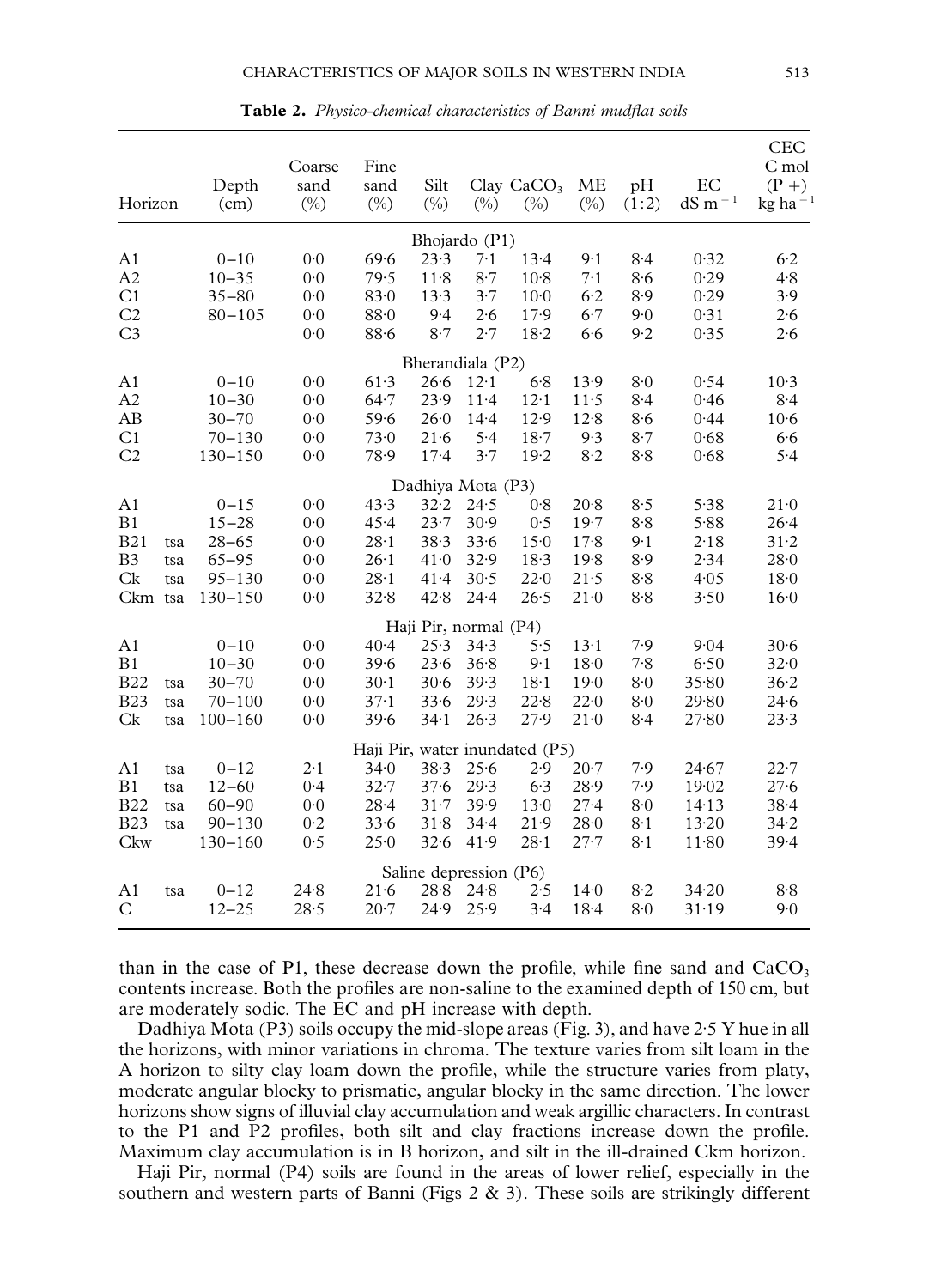from the soils in upper slopes in that the colour varies from 10YR 3/2 to 10YR 6/2 throughout the profile, and the texture is clay loam in A horizon. It changes to silty clay loam and silt loam down the profile. The structure varies from moderately subangular blocky in the A horizon to strongly angular blocky and columnar in B and C horizons. The soils are moderately calcareous in the upper horizons, but have a very high content of amorphous lime in the subsoil.

Haji Pir, inundated (P5) soils occur dominantly in the west where a topographic low favours long period of flooding after the monsoon (Figs  $2 \& 3$ ). The texture varies from silt loam to silty clay with moderate to strongly developed angular blocky structure. Otherwise, these soils are almost similar in character to the P4 soils. Both the pedons have a dominance of clay and silt. Carbonate content increases with depth. While B horizon contains the maximum clay, Ckm horizon has the maximum concentration of silt and calcium carbonate percentages.

The Saline depressions, occupying the lowest topographical positions in the Banni [\(Fig. 3\),](#page-3-0) have a poorly developed soil (P6) on a stratified sequence of sand, silt and clay. The top 30 cm shows a faint sign of soil development, where the texture in A horizon ranges from silt loam to loam and sandy loam, and the colour is light greyish browm  $(10YR 6/1 - 6/2 - 8/2)$ . This is usually followed by clay loam in the subsoil. Further down the profile, laminated deposits of coarse sand, silt loam and silty clay are noticed, with a dominance of silt and clay. Upon drying, the surface exhibits a salt-enriched platy structure with curled margins, bounded by polygonal cracks. Columnar to strong subangular blocky structure is noticed in the subsurface.

Summing up the textural variations in the soils, a high degree of influence of the topographic variation is noticed in the preponderance of sand in the elevated P1 and P2 soils. As one descends the slopes from  $P1-P2$  association, there is a general decreasing trend in the sand content of the pedons, at least to a depth of 40 cm, except in the case of poorly developed P6 which shows near-surface abundance of coarse sand fraction due, perhaps, to wash from the higher slopes in the Banni, as well as from the Kachchh mainland. Silt contents vary little among the pedons, but P1 and P2 still show lesser contents. The minimum clay contents are in P1, followed by P2. There is little variation in clay contents of the other pedons, although the general tendency is an increase in the enrichment of clay within B horizon of the topographically lower pedons. There is also a general down-slope declining trend in the  $CaCO<sub>3</sub>$  content within the upper horizons of the pedons.

#### *Nature of clay minerals*

It was possible to infer the dominant clay minerals from the moisture equivalence percentages and CEC contents of the soils [\(Table 2\).](#page-4-0) In P1 and P2 soils the clay percentage is very low ( $\langle 15\% \rangle$ , where the moisture equivalence (ME) of  $\sim 6-14\%$  and CEC of 2.6–10.6 c mol  $(P +)$  kg<sup>-1</sup> suggest a mixture of kaolianite-illite type clays. The P3 soils have higher clay content (24–34%), where the ME varies from 24 to 33%, and CEC from 16 to 31 c mol (P +) kg<sup>-1</sup>. These values indicate the dominance of smectite clay mineral. In P4 and P5 soils clay fraction varies from 26 to 42%, where the ME ranges from 18.1 to 28.1% and CEC from 22.7 to 39.4 c mol (P +) kg<sup>-1</sup>, suggesting a dominance of montmorillonite-smectite clay minerals. On the other hand, P6 soils have  $\sim$  25% clay, where ME and CEC values suggest a illite-smectite combination. Similar results were also obtained from other parts of arid Gujarat [\(Dubey & Sharma,](#page-10-0) [1984, 1987\)](#page-10-0).

## *Salt composition and salt dynamics*

The distribution and composition of salts in the pedons are catalogued in [Table 3.](#page-6-0) It is apparent that P1 and P2 soils have lower EC and ECe values, and that down-profile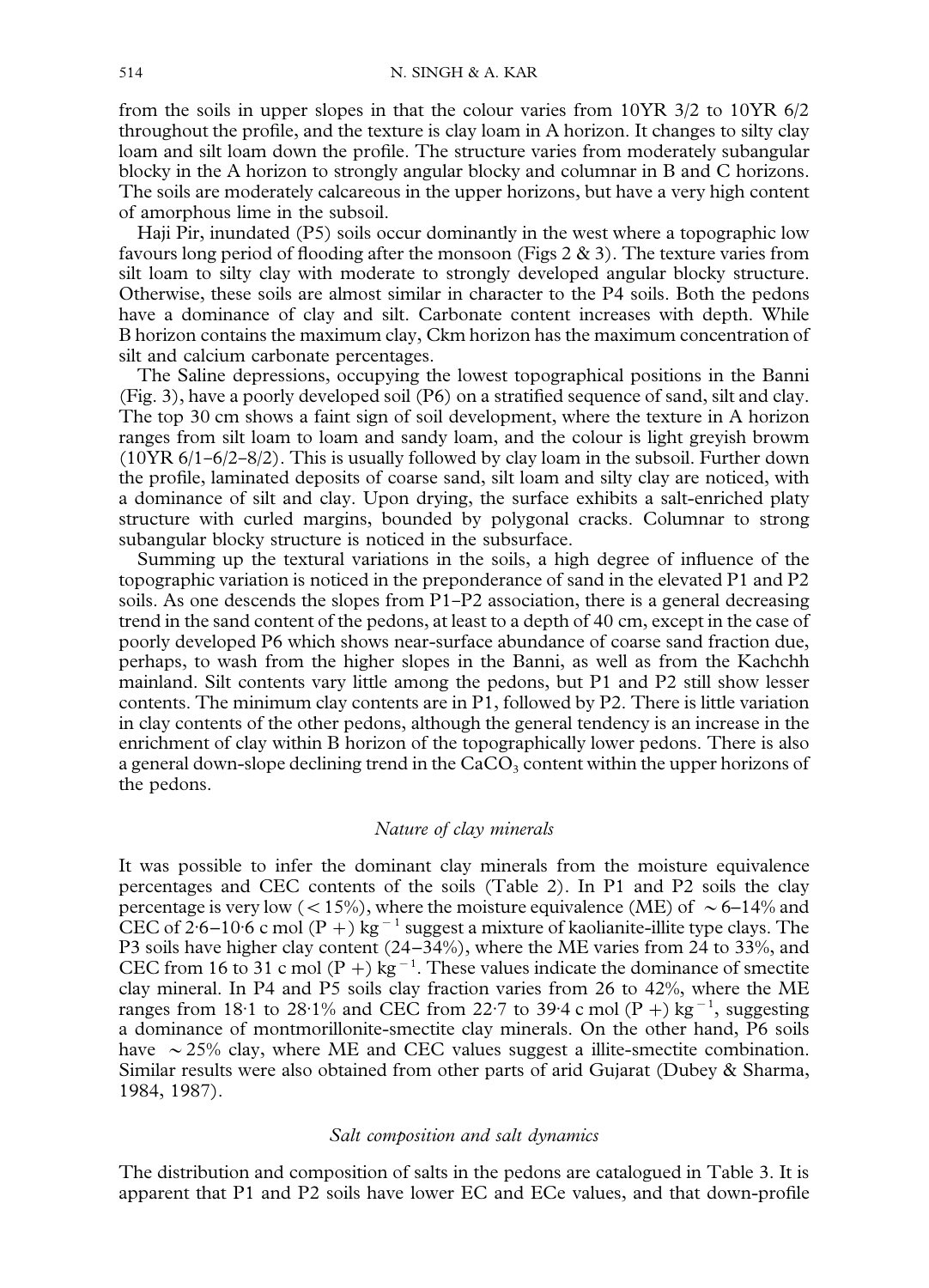<span id="page-6-0"></span>

| Horizon        |     | Depth (cm)  | ECe           | Cations (me $1^{-1}$ ) |                                |                        |           | Anions (me $1^{-1}$ ) |                  |                |                 | <b>SAR</b> |
|----------------|-----|-------------|---------------|------------------------|--------------------------------|------------------------|-----------|-----------------------|------------------|----------------|-----------------|------------|
|                |     |             | $(dS m^{-1})$ | Na                     | $\rm K$                        | Ca                     | Mg        | CO <sub>3</sub>       | HCO <sub>3</sub> | Cl             | SO <sub>4</sub> |            |
|                |     |             |               |                        |                                | Bhojardo (P1)          |           |                       |                  |                |                 |            |
| A <sub>1</sub> |     | $0 - 10$    | 0.94          | 2.8                    | 0.9                            | 3.4                    | 3.6       | 0 <sup>0</sup>        | 3.5              | 5.0            | 2.2             | 0.9        |
| A2             |     | $10 - 35$   | 0.83          | 3.7                    | 0.7                            | $2.2$                  | $2.8$     | 0 <sup>0</sup>        | 4.0              | 4.5            | 0.9             | 1.8        |
| C1             |     | $35 - 80$   | 1.32          | $8.9$                  | 0.4                            | 1.8                    | 3.3       | $0\mathord{\cdot} 0$  | 3.5              | 8.0            | 2.9             | 6.5        |
| C <sub>2</sub> |     | $80 - 105$  | 1.13          | 8.9                    | 0.8                            | 1.3                    | 0.8       | 0 <sup>0</sup>        | 2.3              | $4-0$          | 4.5             | $10-6$     |
| C <sub>3</sub> |     |             | 1.20          | 9.0                    | 0.9                            | 1.4                    | $0·8$     | 0 <sup>0</sup>        | 2.6              | 5.0            | 4.5             | $10-7$     |
|                |     |             |               |                        |                                | Bherandiala (P2)       |           |                       |                  |                |                 |            |
| A <sub>1</sub> |     | $0 - 10$    | 1.78          | $8·0$                  | 0.8                            | 3.0                    | 6.0       | $0\!\cdot\!0$         | 2.5              | $13 - 2$       | 2.1             | 3.9        |
| A2             |     | $10 - 30$   | 1.47          | 6.0                    | 0.6                            | 2.5                    | 4.0       | 0 <sup>0</sup>        | $2.5$            | 8.2            | 2.4             | 4.2        |
| $\rm AB$       |     | $30 - 70$   | 1.87          | $8-0$                  | 0.6                            | 4.0                    | $5·1$     | 0 <sup>0</sup>        | 2.5              | 26.0           | $10-7$          | 5.2        |
| C1             |     | $70 - 130$  | 4.09          | $17-3$                 | 0.9                            | 12.5                   | 8.5       | 0 <sup>0</sup>        | $2.5$            | 26.0           | $10-7$          | 5.7        |
| C <sub>2</sub> |     | $130 - 150$ | 3.72          | 18.8                   | 0.8                            | $10-0$                 | 8·0       | 0 <sup>0</sup>        | 1.5              | 25.4           | $10-6$          | 6.8        |
|                |     |             |               |                        |                                | Dadhiya Mota(P3)       |           |                       |                  |                |                 |            |
| A <sub>1</sub> |     | $0 - 15$    | 29.82         | 24.3                   | $2\cdot 2$                     | 37.5                   | 26.5      | $0\!\cdot\!0$         | $1\cdot 7$       | 278.0          | 27.8            | $38 - 1$   |
| B1             |     | $15 - 28$   | 25.68         | 173.9                  | 1·2                            | 45.5                   | 44.5      | 0 <sup>0</sup>        | 2.7              | $260 - 0$      | 12.5            | 39.7       |
| <b>B21</b>     | tsa | $28 - 65$   | $10-23$       | 78.9                   | 0.3                            | 1.3                    | 2.8       | 2.0                   | 3.5              | 30.5           | 47.3            | 43.9       |
| B <sub>3</sub> | tsa | $65 - 95$   | 8.32          | 77.7                   | $0·8$                          | $1-2$                  | 2.7       | 1.0                   | 3.5              | 48.5           | 23.4            | 42.2       |
| Ck             | tsa | $95 - 130$  | 15.22         | $129 - 4$              | $1-1$                          | 5.0                    | 9.0       | 1.0                   | 7.5              | 126.0          | $11-1$          | 41.8       |
| Ckm            | tsa | $130 - 150$ | 16.15         | 147.4                  | 1·1                            | 4.0                    | 8·0       | $2 \cdot 1$           | 4.1              | 140.0          | 18.5            | 43.8       |
|                |     |             |               |                        |                                | Haji Pir, normal (P4)  |           |                       |                  |                |                 |            |
| A1             |     | $0 - 10$    | 32.15         | 100 <sub>0</sub>       | 1.5                            | 175.1                  | 550       | 0 <sup>0</sup>        | 3.0              | $320 - 0$      | $8-2$           | $11-1$     |
| <b>B21</b>     |     | $10 - 30$   | 23.55         | 86.9                   | 0.7                            | 95.3                   | 49.3      | 0 <sup>0</sup>        | $2-2$            | $220 - 0$      | 9.4             | $12-1$     |
| <b>B22</b>     | tsa | $30 - 70$   | 164.24        | $128 - 7$              | 0.4                            | 24.0                   | $20 - 7$  | 0 <sup>0</sup>        | $2.2\,$          | $106 - 5$      | 64.2            | 27.5       |
| <b>B23</b>     | tsa | $70 - 100$  | 136.26        | $108 - 7$              | 0.4                            | $16-4$                 | $10-2$    | 0 <sub>0</sub>        | $2-1$            | 102.5          | $50-0$          | 29.6       |
| Ck             | tsa | $100 - 160$ | 129.00        | $110-4$                | 0.6                            | 7.3                    | 3.0       | 0 <sub>0</sub>        | 2.0              | 97.5           | 21.5            | 41.5       |
|                |     |             |               |                        | Haji Pir, water inundated (P5) |                        |           |                       |                  |                |                 |            |
| A1             | tsa | $0 - 12$    | 119.82        | 527.3                  | 1.8                            | 376.2                  | 215.8     | 0.4                   | $1.8\,$          | 1077.5         | 41.4            | $30-7$     |
| <b>B21</b>     | tsa | $12 - 60$   | 84.68         | 399.5                  | 1.8                            | $186 - 4$              | $144 - 4$ | 0.4                   | 3.8              | 665.5          | 62.8            | $30-6$     |
| <b>B22</b>     | tsa | $60 - 90$   | 57.57         | $494 - 7$              | 2.0                            | 23.2                   | 44.8      | 0.4                   | 1.9              | 487.5          | 74.9            | $55-2$     |
| <b>B23</b>     | tsa | $90 - 130$  | 56.53         | 400 <sub>0</sub>       | 2.2                            | $31·6$                 | 69.4      | $0·0$                 | 3.4              | 447.5          | 52.3            | 44.8       |
| Ckw            |     | $130 - 160$ | 54.64         | 465.2                  | 2.4                            | $37 - 2$               | 82.8      | 0 <sub>0</sub>        | $4-1$            | $500-0$        | 63.5            | 46.5       |
|                |     |             |               |                        |                                | Saline depression (P6) |           |                       |                  |                |                 |            |
| A <sub>1</sub> | tsa | $0 - 12$    | 166.68        | 13050                  | 5.8                            | $120 - 0$              | 158.0     | 0.5                   | 3.0              | $1344 \cdot 0$ | 241.3           | 61.8       |
| $\mathsf{C}$   |     | $12 - 25$   | 158.56        | 1158.0                 | 4.4                            | 115.5                  | 226.3     | 0.5                   | 2.2              | 1300.0         | $200 - 7$       | 56.4       |

**Table 3.** *Salt composition in Banni mudflat soils*

 $515$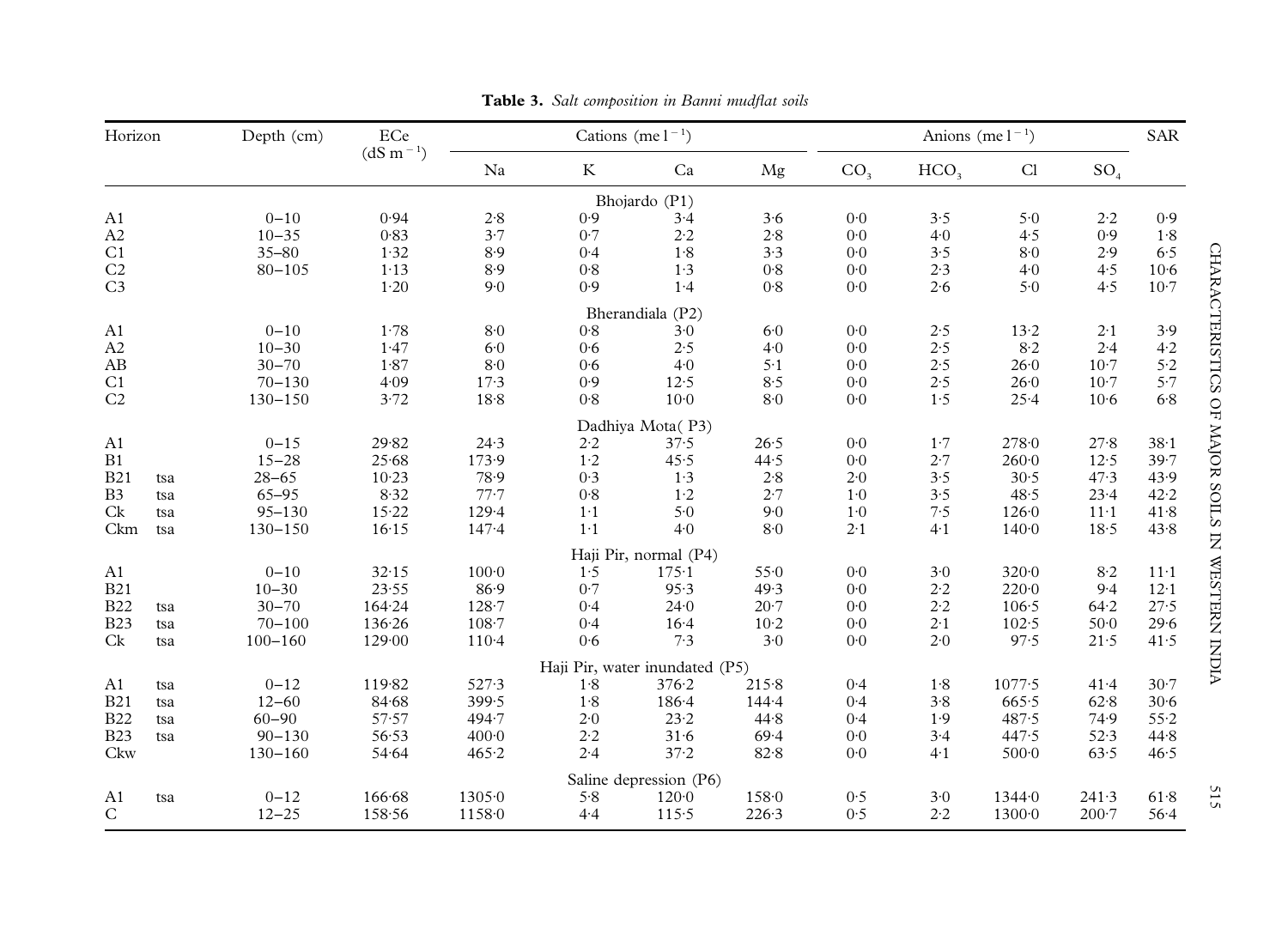increases in the values are less. The maximum accumulation of salts, nevertheless, takes place in the C horizon. Since  $pH (1:2)$  and pHs values range from 8.4 to 9.2, and show similar increasing trends down the profile, a saline-sodic environment in the C horizon is suggested. The A and B horizons have sodicity problem, but not salinity. This is reflected more in the relative abundance of Ca and Mg ions over Na in A and B horizons, while the reverse is true for C horizon. The trends of cations and anions in A and B horizons are:  $Mg > Ca > Na > K$ , and  $Cl > HCO<sub>3</sub> > SO<sub>4</sub>$ , respectively. The pattern changes to  $Na > Ca > Mg > K$ , and  $Cl > SO<sub>4</sub> > HCO<sub>3</sub>$  in C horizon. In both the pedons SAR and ESP values are less than 10, but the values increase with depth.

In P3 soils the silt loam to silty clay loam of A1 and B21 horizons have high EC and ECe values. When read with pH  $(8.1, 8.8)$  and pHs  $(7.5, 7.9)$  values, these suggest a salic character. In B22 and B23 horizons with high clay contents  $(>32\%)$ , the low values of EC and ECe, as well as high pH  $(9.1, 8.9)$  and pHs  $(8.3, 8.2)$ , suggest natrargid-argillic characters. Below these horizons, the CK and Ckm horizons have high EC, ECe, pH ( $\sim$  8.8) and pHs ( $\sim$  8.0) values, characteristic of saline-sodic horizons. In the whole pedon sodium ions are dominant. The trend in cations is  $Na > Mg > Ca > K$ , while in anions it is  $Cl > SO_4 > HCO_3$ . Calcium and magnesium contents decrease with depth, but sodium ions have an irregular downward trend. The values of SAR and ESP also show irregular downward trends.

The fine textured P4 and P5 soils have high clay content in the B and C horizons, but the salt composition and the trends of salt movement in them are quite different, although both of them occur in a low relief situation. The P4 soils are without the risk of inundation. Here A1 and B21 horizons with clay loam texture have comparatively low EC, ECe. The pH (7.9, 7.8) and pHs (7.0, 7.1) values are low, suggesting salic character. In contrast, the B22 and B23 horizons with silty clay loam texture have high EC and ECe. The pH  $(8.0, 8.1)$  and pHs  $(7.6, 7.8)$  are low. These values suggest a salic-argillic character. In the whole pedon SAR and ESP values increase with depth. Ca is the dominant salt in A horizon, followed by Na and Mg, but down the profile Na shows an increasing trend and dominates over Ca and Mg which register progressive decline. Among the anions the trend is  $Cl > SO_4 > HCO_3$  (CO<sub>3</sub> is absent). The Ck horizon shows a slight decline in salt concentration than that in B horizon.

In contrast to the P4 soils the P5 soils are water-inundated, although both have similar texture. The type of salinity in P5 is almost similar to that in P4, but in P5 salinity decreases with depth. The maximum concentration is in A horizon, suggesting an upward mobility of the salts. EC and ECe values are comparatively low in Ckw horizons, but maximum in A horizon. Na is the dominant ion in A horizon and maintains its dominance down the profile over other ions, although its concentration slightly decreases with depth. The other two major ions, Ca and Mg, show sharp decline in B22 horizon and downward, the decline in Ca being more pronounced with depth. Among the anions the trend is  $Cl > SO_4 > HCO_3 > CO_3$ . The SAR and ESP values show irregular trends. Thus, unlike the P4 pedon, P5 has a salic A horizon, but the salicargillic character of P4 is repeated in the lower horizons of P5.

The saline depressions (P6) have irregular trends of salt movement down the profile. The character suggest a salic A horizon, followed by a salic-argillic C horizon (with higher clay contents, as in P4 and P5). Because of the stratified nature of the deposits, both EC and ECe values showed stepwise decline down the profile.

Similar trends in salt composition and salt dynamics have been found in other salt-affected soils of arid coastal tracts of Gujarat [\(Dubey & Sharma, 1984, 1987\)](#page-10-0). The variation in composition and mobility pattern of the salts in different pedons of Banni appear to be related to the topographic situations in which these exist. While the pedons on relatively higher land surfaces (P1 and P2) have low concentration of salts throughout the soil profiles, those on the successively lower surfaces have increasing salt concentration at surface or subsurface horizons, depending upon their location on the slopes and inundation character. Thus, the concentration of Ca and Mg ions gradually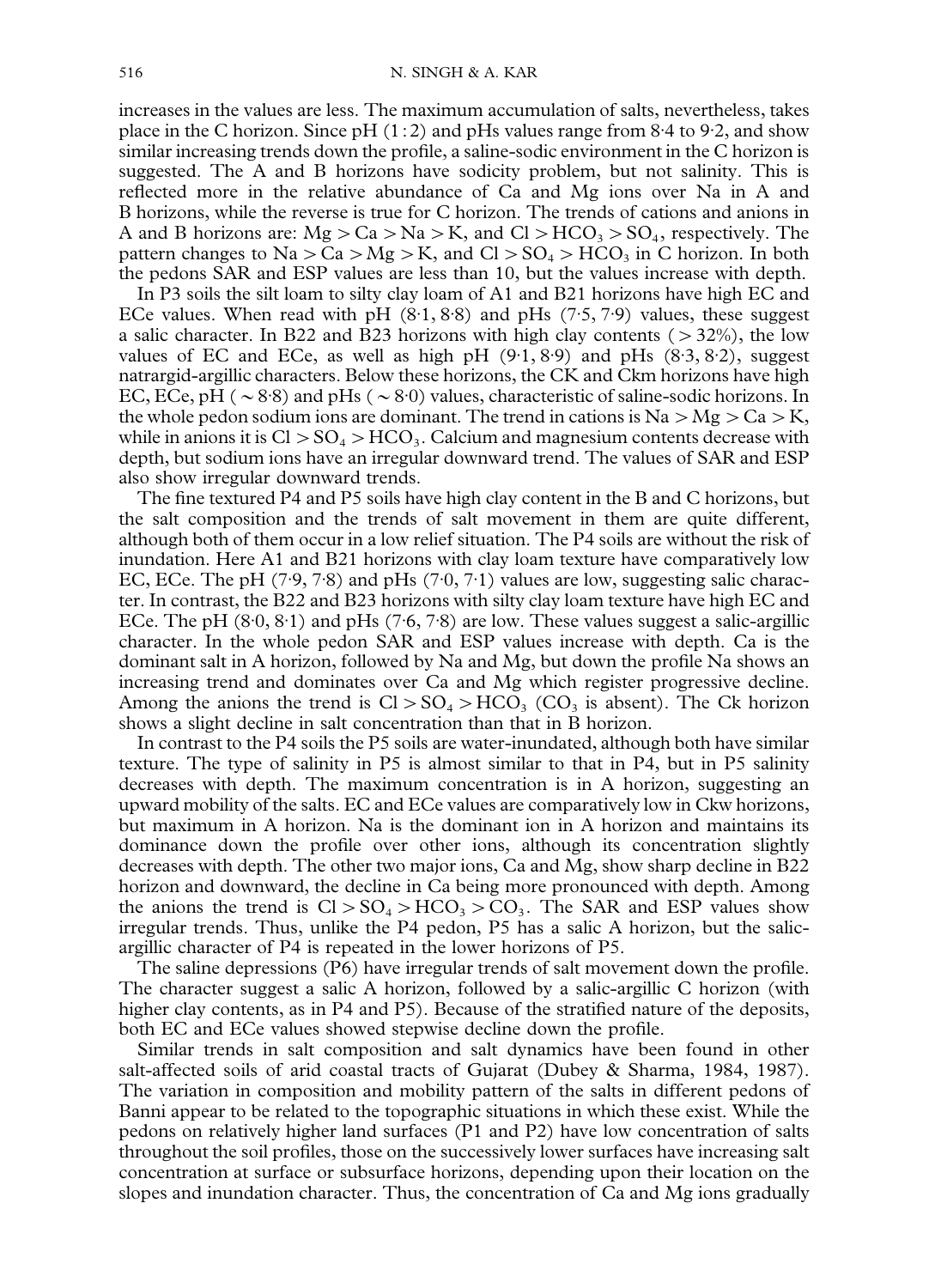increase downslope through P3 and P4, unless one comes to the waterlogged P5 and P6 soils that occur in the lowermost segments of the topography. The dominance of Ca and Mg is dramatically replaced in these two last mentioned soils by Na that shows very high surface concentration and very little down-profile dilution. The pattern is also reflected in the trends of ECe values. Although A horizons register increasing ECe values from P1 to P6 pedon, there is a gradual increase of ECe values in the surface and subsurface horizons of P1 to P3. In P4, which occurs on the lower middle slope, there is a sharp increase in the values at B horizon, but no further down the profile, while in the waterlogged P5 and P6 A horizons register very high values. In other words, imperfect leaching of the salts on lower slopes is causing increased salt concentration at or near the surface.

## *Fertility status*

All the pedons have poor organic C and available  $P_2O_5$ , but available K<sub>2</sub>O is high [\(Table 4\).](#page-9-0) Because of their locations on higher surfaces, the P1 and P2 soils are perhaps limited by water availability (moisture equivalence varies from  $6.2$  to  $13.9\%$ ), and hence have lower average organic C than the pedons further downslope, except the highly saline and waterlogged P6 which has very low organic C. The organic C content generally shows a downward trend in the individual profiles, but in P6 soils the trend is variable due to stratified nature of the deposits. The high content of available  $K<sub>2</sub>O$  in the Banni soils may be related to the abundance of K-bearing minerals, including mica and feldspar, in the soils, as well as to an anaerobic condition. Similar situations have been reported from some other parts of the country also [\(Ramamurthy](#page-11-0) *et al*., 1952).

#### *Management needs*

The Banni area is essentially a degraded pasture that is inhabited by several pastoral communities in its 46 small villages. The human population density is  $\sim 8$  km<sup>-2</sup>, but the livestock density is  $\sim 20 \text{ km}^{-2}$ , and includes mostly cattle (19%), buffalo (45%), sheep (25%) and goats (8%). Animal husbandary is the dominant occupation, followed by some rural handicrafts to generate additional income. Traditional cattle breeding has earned a name for the inhabitants of the Banni [\(Bharara, 1987\)](#page-10-0). There is no crop cultivation because of the salinity of soil and water. In spite of its dry climate the natural pasture of the area flourishes with little monsoon showers and attracts hoards of cattle rearers from other parts of Gujarat and Rajasthan states for seasonal grazing, but no census is available about their numbers. The district planners consider that the open, uncontrolled grazing is a major factor of pasture degradation, but villagers of the area opine that rainfall is the major constraint, and admit that some restriction on grazing, as well as encouragement to the severely degraded species may help in improving the situation. The very fast spreading of *Prosopis juliflora*, a perennial thorny bush that has high tolerance to salinity, is considered to be a menace by both villagers and planners. The plant is an aggrasive colonizer, and has invaded large tracts of the grasslands through seed dispersal and animal litter, replacing the existing grass species. The rate of spread in the 1980s was calculated as  $2673$  ha y<sup>-1</sup> (Jadhav *et al.*, 1993). Although the species is fast-growing and has a high value for fuelwood, there is hardly any other benefit from it for the cattle rearers. During drought years consumption of the seeds of *P. juliflora* by cattle is reported to have caused high mortality. Considering the potentiality of the area, the local authorities have felt the need for development and management of grassland and promote livestock-based farming. For any plan of grassland development in the area, however, its landscape peculiarities and the catenary development of soil need serious consideration.

As we have analysed, the Banni soils have many limitations but some pedons have qualities that can be exploited for improving the overall resource use pattern in the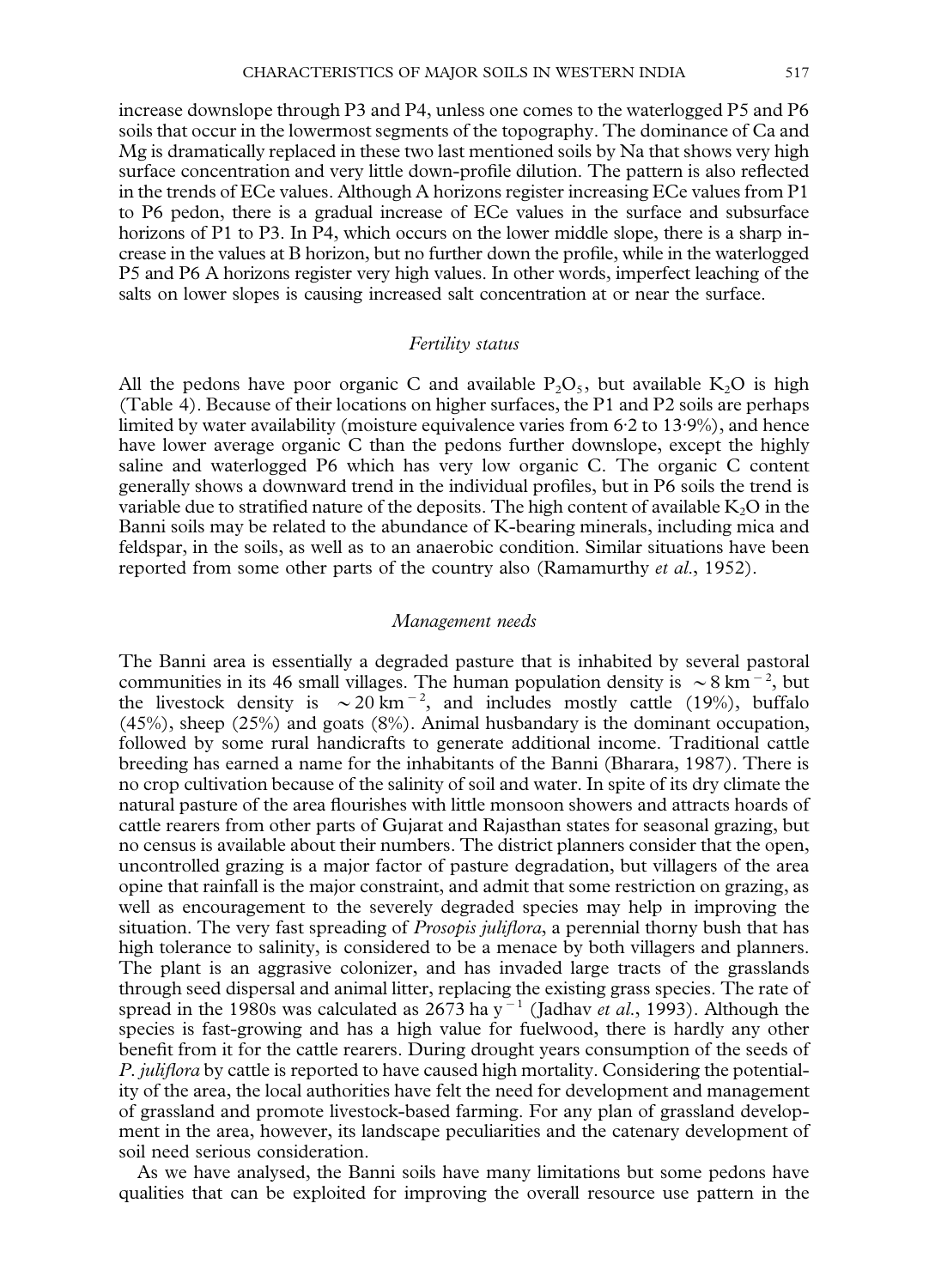<span id="page-9-0"></span>

| Horizon        |     | Depth (cm)  | Organic C $(\%)$               | Available $P_2O_5$<br>$(Kg ha^{-1})$ | Available $K_2O$<br>$(Kg ha^{-1})$ |  |
|----------------|-----|-------------|--------------------------------|--------------------------------------|------------------------------------|--|
|                |     |             | Bhojardo (P1)                  |                                      |                                    |  |
| A <sub>1</sub> |     | $0 - 10$    | 0.40                           | 13.0                                 | 443.0                              |  |
| A2             |     | $10 - 35$   | 0.30                           | 9.0                                  | 269.0                              |  |
| C <sub>1</sub> |     | $35 - 80$   | 0.20                           | 4.0                                  | 1880                               |  |
| C <sub>2</sub> |     | $80 - 105$  | 0.06                           | 4.0                                  | $190 - 0$                          |  |
| C <sub>3</sub> |     |             | 0.08                           | 4.0                                  |                                    |  |
|                |     |             | Bherandiala (P2)               |                                      |                                    |  |
| A1             |     | $0 - 10$    | 0.48                           | 16.0                                 | 437.0                              |  |
| A2             |     | $10 - 30$   | 0.40                           | $14-0$                               | $287 - 0$                          |  |
| AB             |     | $30 - 70$   | 0.30                           | 8.0                                  | 188.0                              |  |
| C <sub>1</sub> |     | $70 - 130$  | 0.20                           | 6.0                                  | 177.0                              |  |
| C <sub>2</sub> |     | $130 - 150$ | 0.20                           | 6.0                                  | 168.0                              |  |
|                |     |             | Dadhiya Mota (P3)              |                                      |                                    |  |
| A <sub>1</sub> |     | $0 - 15$    | 0.58                           | 40.0                                 | 7770                               |  |
| B1             |     | $15 - 28$   | 0.48                           | 33.0                                 | 10480                              |  |
| <b>B21</b>     | tsa | $28 - 65$   | 0.28                           | $14-0$                               | 487.0                              |  |
| B <sub>3</sub> | tsa | $65 - 95$   | 0.29                           | 18.0                                 | 497.0                              |  |
| Ck             | tsa | $95 - 130$  | 0.28                           | 12.0                                 | 627.0                              |  |
| Ckm            | tsa | $130 - 150$ | 0.20                           | 12.0                                 | 625.0                              |  |
|                |     |             | Haji Pir, normal (P4)          |                                      |                                    |  |
| A1             |     | $0 - 10$    | 0.38                           | 32.0                                 | 941.0                              |  |
| <b>B21</b>     |     | $10 - 30$   | 0.26                           | 19.0                                 | 1004.0                             |  |
| <b>B22</b>     | tsa | $30 - 70$   | 0.24                           | 18.0                                 | 5250                               |  |
| <b>B23</b>     | tsa | $70 - 100$  | 0.18                           | $10-0$                               | 605.0                              |  |
| Ck             | tsa | $100 - 160$ | 0.20                           | 9.0                                  | $600 \cdot 0$                      |  |
|                |     |             | Haji Pir, water inundated (P5) |                                      |                                    |  |
| A1             | tsa | $0 - 21$    | 0.67                           | 30 <sub>0</sub>                      | 840.0                              |  |
| <b>B21</b>     | tsa | $12 - 60$   | 0.37                           | $28 - 0$                             | 11550                              |  |
| <b>B22</b>     | tsa | $60 - 90$   | 0.28                           | 15.0                                 | 746.0                              |  |
| <b>B23</b>     | tsa | $90 - 130$  | 0.21                           | 22.0                                 | 941.0                              |  |
| Ckw            |     | $130 - 160$ | 0.28                           | 19.0                                 | 1089.0                             |  |
|                |     |             | Saline depression (P6)         |                                      |                                    |  |
| A1             | tsa | $0 - 12$    | 0.02                           | 5.0                                  | 3550                               |  |
| $\mathsf{C}$   |     | $12 - 25$   | 0.01                           | 4.0                                  | 190.0                              |  |

**Table 4.** *Fertility status of Banni mudflat soils*

region. The P1 and P2 soils occur on a slightly higher relief, have medium to coarse texture, and are well drained. Their main limitations are moderately high pH and the presence of some soluble salts. Yet, the surfaces are found to have supported a variety of grass species, including *Cenchrus setigerus, Desmostachya bipinnata* and *Eleusine compressa* during good rainfall years, in spite of the fact that these grasses are grazed quickly because of their nutritious quality. Encouragement given to these species, as well as to the degraded halophytic grasses like *Sporobolus marginatus* and *Dichanthium annulatum*, and to the bushes and trees like *Capparis decidua*, *Salvadora oleoides* and *S. persica*, may help to improve the biomass production [\(Saxena, 1996\)](#page-11-0). Compartmentalization of the areas selected for development into silvo-pastoral blocks, weeding out the *P. juliflora* stocks, and practicing rotational grazing may help to develop the grassland. However, the relationship between monsoon rainfall, plant cover and animal performance need to be established.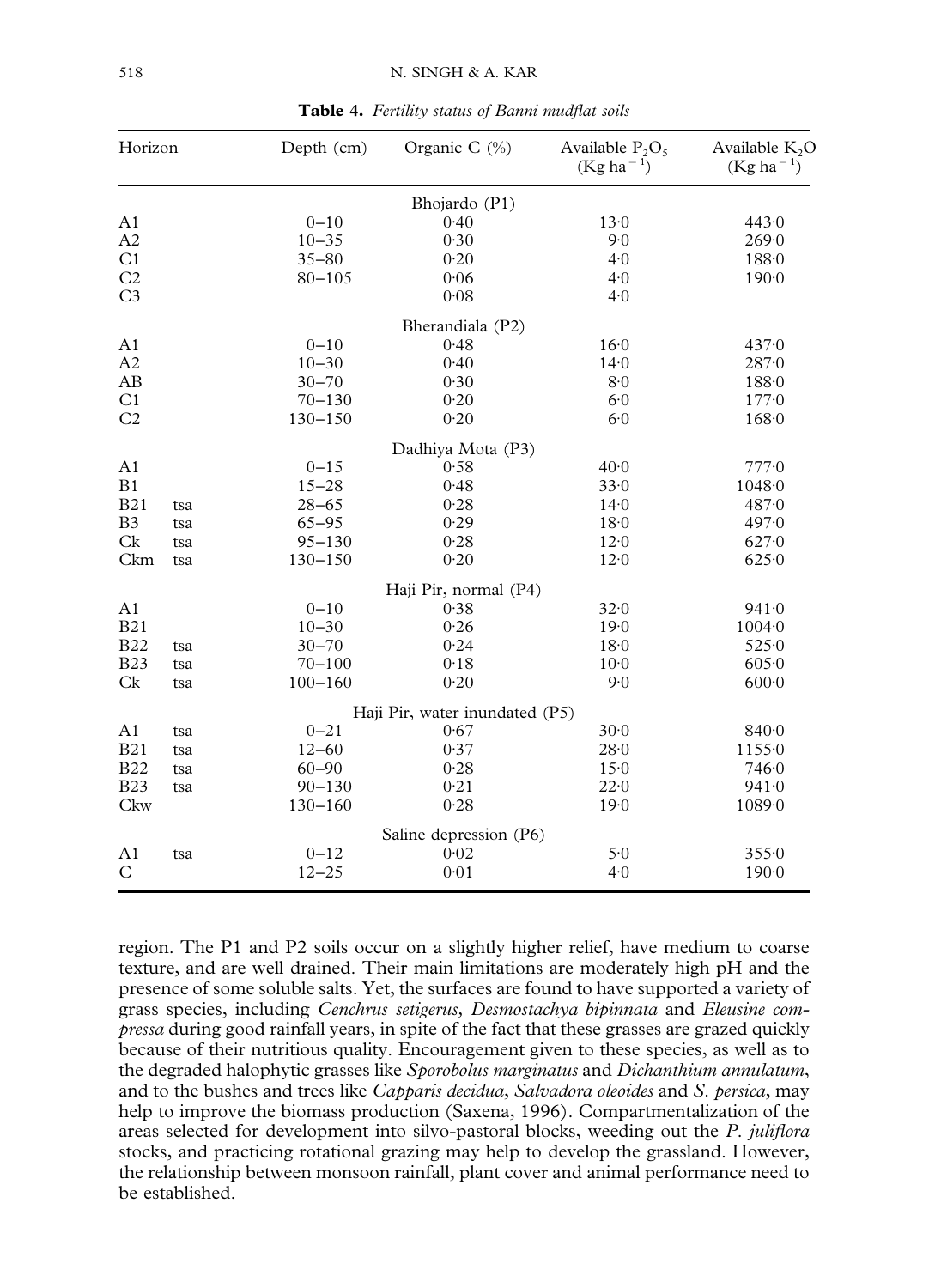<span id="page-10-0"></span>The moderately fine textured P3 soils on the sloping midlands can be brought under good pasture if the sites are deep ploughed, and gypsum is applied to the soils for reducing the effects of sodicity. Salt-tolerant grasses like *Dichanthium annulatum*, *Desmostachya sp*. and *Sporobolus marginatus* can be grown. Ponding of rainwater through low field embankments will help to leach the salts. The P4 soils are very much in need of deep ploughing and rain water harvesting to partially leach the high salt contents in their profiles. Salt-tolerant shrubs and grasses like *Suaeda fruticosa* and *Sporobolus pallidus* can be encouraged.

Waterlogging and high salinity make pasture development a difficult proposition on the P5 and P6 soils. Considering the value of *P. juliflora* as a fuelwood species, and the need of the villages, P5 surfaces can be developed as woodlands of *P. juliflora*. The species may also be encouraged on P4 soils.

## **Conclusions**

The following broad conclusions can be drawn from our study.

- (1) Although the Banni mudflat has a gentle gradient, its topography is controlled by lineament-controlled earth movements. Over the millennia, the distribution pattern of soils in the area, as well as the distribution pattern of salts, has been influenced in the manner a catenary sequence is developed.
- (2) The soils and ground water of Banni are saline-sodic, to the extent that crop cultivation is difficult. However, the higher surfaces with relatively welldrained and non-saline soils provide the best sites for pasture development. The potentiality of pasture development decreases in the downslope direction, as soils become progressively more ill-drained, and salt contents increase.
- (3) Some management practices, including soil and water conservation practices, will be required to establish the pastures and to improve the yield from these degraded lands.

The authors are grateful to Dr P. Narain, Director, and Dr I.C. Gupta, Head, Division of Natural Resources and Monitoring, CAZRI, Jodhpur, for providing facilities to carry out the research. Field and laboratory assistance were provided by Shri P.C. Bohra and Shri Ganga Ram.

### **References**

- Anonymous. (1971). *Soil survey manual*. (2nd Edn). New Delhi: All India Soil and Land Use Survey Organization, IARI. 121 pp.
- Anonymous. (1978). Land use and soil suitability. *FAO-UNESCO Soil Map of the World*, *1:500*,*000*, *Volume VIII: North and Central Asia*. UNESCO, Paris, pp. 72–84.
- Bharara, L.P. (1987). *Preliminary Report on Socio-economic Survey of Banni Area*, *Kutch District* (*Gujarat*). Central Arid Zone Research Institute, Jodhpur, 44 pp (mimeo).
- Biswas, S.K. (1971). Note on the geology of Kutch: *Quarterly Journal of Geological*, *Mineralogical*, *Metallurgical Society of India*, **43**: 223–235.
- Biswas, S.K. (1974). Landscape of Kutch—a morphotectonic analysis. *Indian Journal of Earth Science*, **1**: 177-190.
- Dubey, D.D. and Sharma, O.P. (1984). Formation and taxonomy of salt affected aridisol. *Journal of the Indian Society of Soil Science*, **32**: 146–149.
- Dubey, D.D. and Sharma, O.P. (1987). Characteristics and classification of coastal salt affected soils. *Journal of the Indian Society of Soil Science*, **35**: 712–716.
- Jackson, M.L. (1967). *Soil chemical analysis*. New Delhi: Prentice Hall of India. 498 pp.
- Jadhav, R.N., Kimothi, M.M. and Kandya, A.K. (1993). Grassland mapping/monitoring of Banni, Kachchh (Gujarat) using remotely-sensed data. *International Journal of Remote Sensing*, **14**: 3093–3103.